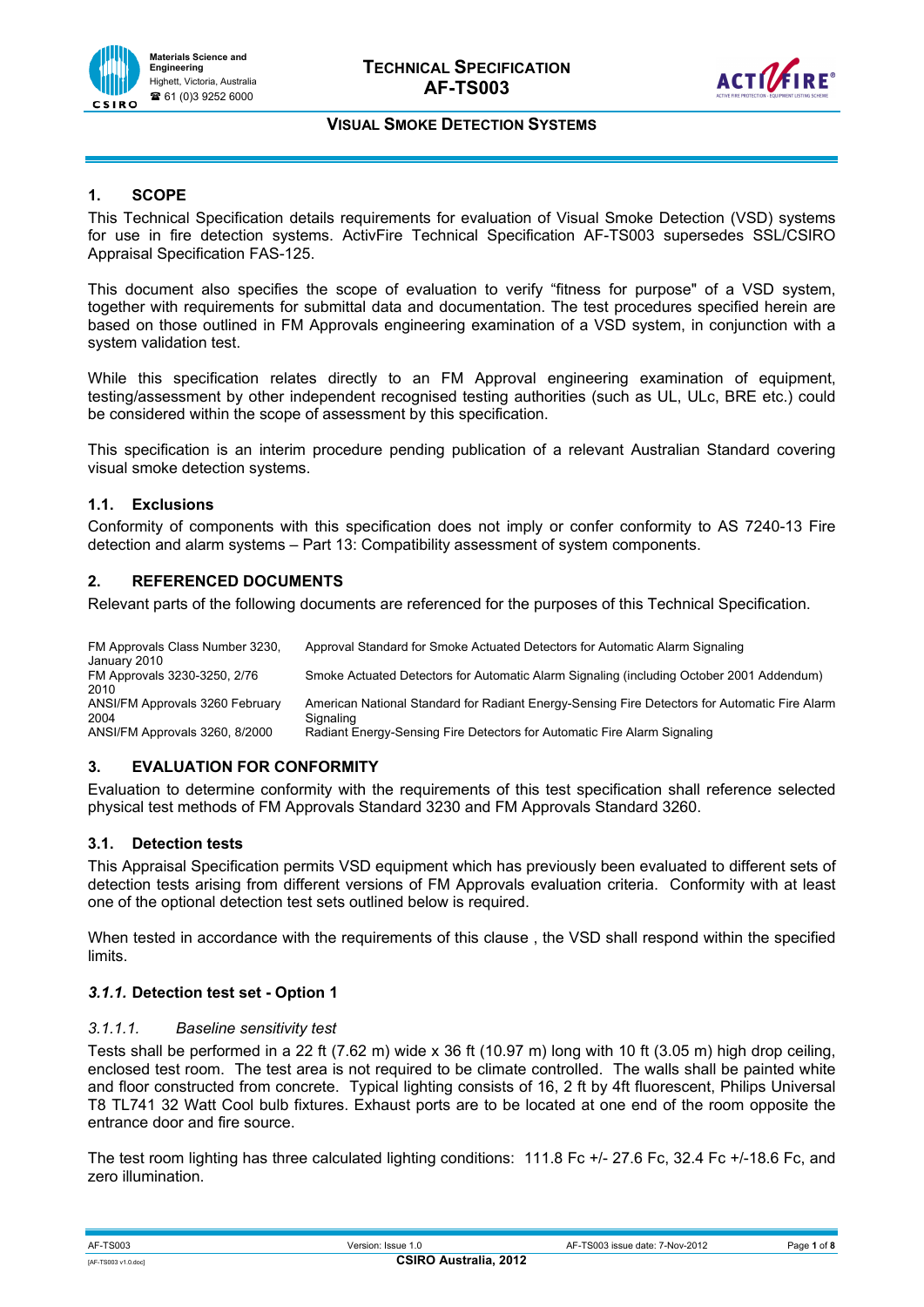VSD equipment shall be tested using small-scale fires generated by a propane torch. The propane torch test is to be repeated after vibration, temperature exposure, etc.

Other fuels to be used are [shredded news] paper and wood crib. Determination of system response to the specific fuels shall be made to established baseline sensitivity and shown to be proportional to the full scale testing performed subsequently. Although the VSD equipment is not intended to be operated in this type of application, it serves as a baseline to compare the VSD equipment response to other more conventional detectors and known test criteria. The baseline test fire is intended for assessing flame rather than smoke response.

# *3.1.1.2. Paper Test [smoke generation]*

For this test, shredded newspaper is to be burned in the test room as described in 3.1.1.1. Fuel loads are to be varied from one half (14 g) to one and a half ounces (42 g) of paper to match the smoke build up curves required by standard smoke detector test protocols. For this type of fire, the VSD equipment shall consistently indicated an ALARM condition well in advance of the conventional detectors. VSD equipment response shall be less than 150 s after ignition and before any smoke readings were obtained from the instrumentation in the room. This test establishes the VSD equipment's response to this type of fire.

## *3.1.1.3. Wood Crib test [smoke generation]*

In this test, kiln dried fir strips,  $154 \times 19 \times 19$  mm (6 by  $\frac{3}{4}$  inch) are to be burned in the test room as described in 3.1.1.1. Fuel loads are varied from 18 to 14 individual pieces to match the smoke build up curves required. For this type of fire, the VSD equipment shall indicate an ALARM condition in advance of standard smoke detection principles. VSD equipment response was observed to be not greater than 3 min. after ignition. This test establishes the VSD equipment's response to a very noticeable smoke pattern.

## *3.1.1.4. Toluene/Heptane Mixture test [fire generation]*

In this test, a mixture of 25% toluene and 75% heptane are to be burned in the test room as described in 3.1.1.1. Fuel loads are varied from 100 to 50 mL (3.4 to 1.7 oz.) to match the smoke build-up curves required. For this type of fire, the VSD equipment shall indicate an ALARM condition in advance of standard smoke detection principles. VSD equipment response shall be less than 30 s after ignition. This test is to establish VSD equipment's response to a dark smoke pattern.

## *3.1.1.5. Smouldering test [smoke generation]*

In this case, ponderosa pine sticks 76.2 x 25.4 x 19 mm (3 by 1 by  $\frac{3}{4}$  inch) are to be burned in the test room as described in 3.1.1.1. Fuel loads are varied from 10 to 7 individual pieces to match the smoke build up curves required. VSD equipment shall respond to the smoke before a smoke obscuration level of 4%/ft was reached as demonstrated by alarming before an **Approval**  $X\%$  detector alarmed. This long term smouldering test produces no easily discernible smoke pattern with a general loss of visibility with the camera only seeing the room becoming grey. There is no defined edge or movement visible in the smoke pattern. Only average response from the VSD equipment to the smouldering test is expected. This is understandable given the video image detection algorithm capabilities at this point. The test provides application knowledge that is important towards understanding the system capabilities and limitations.

## *3.1.1.6. Smoke/Flame Response Sensitivity Test*

Using an indoor test area that minimizes the effects of outside stimuli such as reflection of flame, wind conditions, and artificial lighting, the VSD equipment shall be subjected to large scale smoke and/or fire tests. For these tests, the performance based detection principles of FM Approval Standard 3260 are to be utilized to assist quantifying the VSD equipment's response. The VSD equipment flame response sensitivity performance are to be tested with a 25% toluene/75% heptane mixture as well as a wide range of fuel types, smoke generators [smoke response], and cardboard box/paper fuels. The alarms were monitored on the display monitor and relay outputs.

## *3.1.1.7. Cardboard Box Fire*

Four 254 x 254 x 112 mm (10 x 10 x 4.4 in) boxes (ULINE part number S-4346) are to be arranged in two parallel rows, with the 10 x 10 in side facing the opposite row. Loosely fill the boxes with a 30 inch by 36 inch piece of crumpled packing paper (ULINE part number S-2210). A 25 mm (1.0 in.) flue space is to be arranged between the rows. The distance from the VSD equipment cameras to the fuel source shall be 30.5 m (100 ft.) The system shall alarm in less than 120 s for the 6.0 and 8.0 mm FOV and in under 300 s for the wider 2.8 mm FOV.

| <b>AF-TS003</b>                                     | Version: Issue 1.0 | Technical Specification issue date: 7-Nov-2012 | Page 2 of 8 |  |  |
|-----------------------------------------------------|--------------------|------------------------------------------------|-------------|--|--|
| <b>CSIRO Australia, 2012</b><br>[AF-TS003 v1.0.doc] |                    |                                                |             |  |  |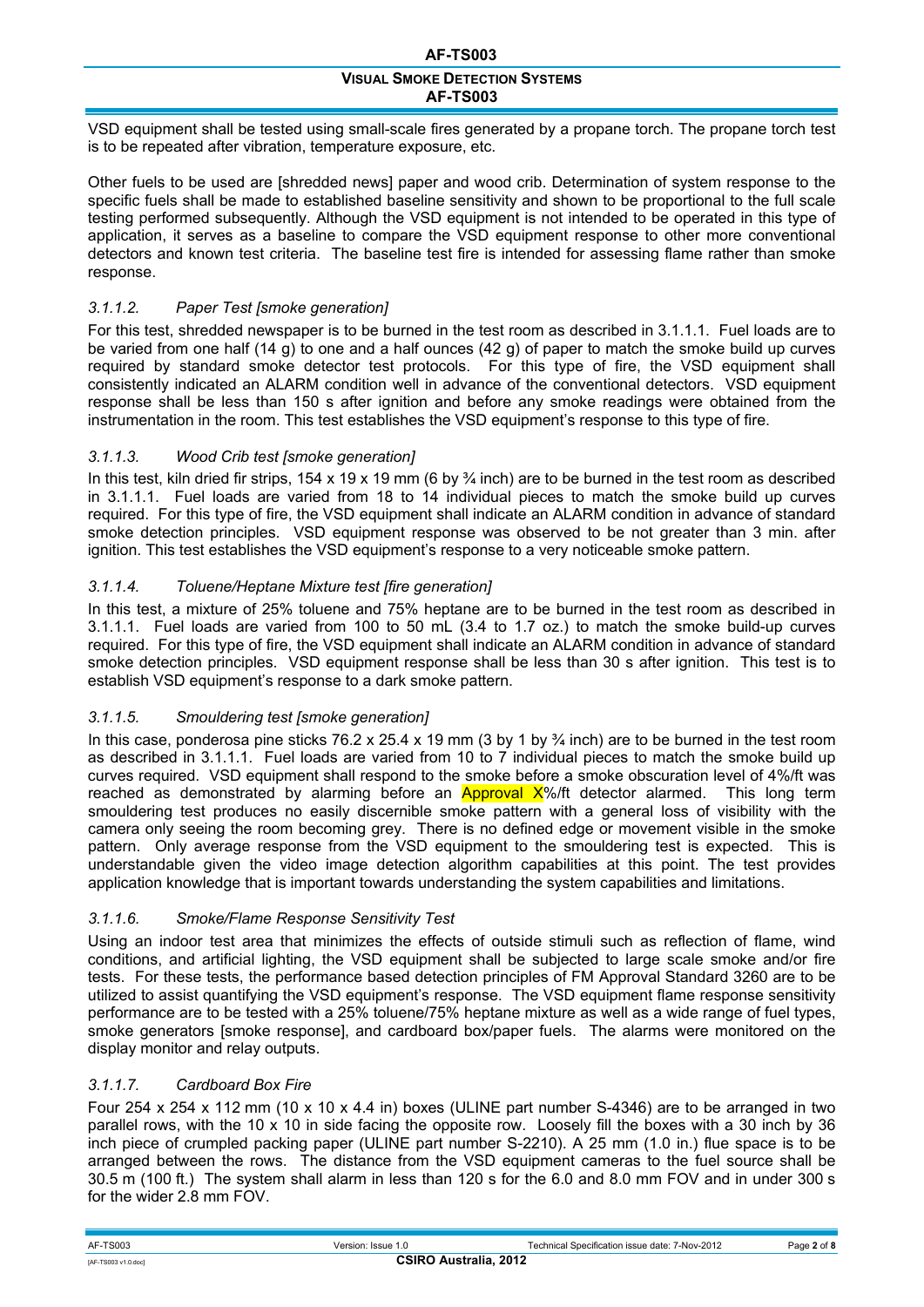# *3.1.1.8. Smoke emitter*

Place Regin HVAC Product 4 minute smoke emitters (part number S103) on a non-combustible surface. Ignite the open face of the emitter with a butane lighter. The distance from VSD equipment cameras to the fuel source shall be 22.9 m (75 ft). The average system shall be less than 60 s.

## *3.1.1.9. 1ft Pan Fire*

Ignite 100 mL of fuel in a 1 ft (305mm) by 1 ft (305mm) steel pan using a match. The distance from the VSD equipment cameras to the fuel source shall be 100 ft (30.5 m). The system shall alarm in less than 15 s regardless of location within the FOV vertically or horizontally and fuel type. Fuels are to include heptane, JP-8, ethyl alcohol, isopropyl alcohol and unleaded gasoline.

## *3.1.1.10. False Stimuli Response Test*

Subject the VSD equipment to the following false alarm sources: Direct Sunlight, Indirect Sunlight, Arcwelder, Resistive Electric Heater[FM1], Fluorescent light, Halogen light, Incandescent light. Record which stimuli produces alarm signals at the VSD equipment.

## *3.1.1.11. Flame Response Sensitivity*

Exposed four samples of the VSD equipment to a series of test fires as described below along the centreline (0˚ viewing angle) or the sensor. Record the average alarm response.

| Fuel      | Distance      | Fire Size                | time (s)<br>Ava. |
|-----------|---------------|--------------------------|------------------|
| n-heptane | 100ft (30.5m) | 1 ft x 1 ft (305 mm) pan |                  |
| JP8       | 100ft (30.5m) | 1 ft x 1 ft (305 mm) pan |                  |

The alarm response of detectors shall be below the 30 second response time specified by the manufacturer and that required by Class Standard 3260.

## *3.1.1.12. Field of View*

The VSD equipment camera viewing angle shall be varied from the centre line up, down, left, and right. The camera shall be exposed to each of the test fires described in section 3.1.1.11 at a distance described in the table below. The recorded response time was shall be within the manufacturer's specification and the requirements of the standard.

| Fuel           | Min. distance | Avg. Time (s) | Comments     |
|----------------|---------------|---------------|--------------|
| n-heptane      |               |               |              |
| $0\% - 45\%$ H | 100ft (30.5m) |               | H=horizontal |
| $0\% - 15\%$ V | 100ft (30.5m) |               | V=vertical   |

## *3.1.1.13. Switching*

Verify that the maximum response time to any flame source was less than 30 seconds during all testing.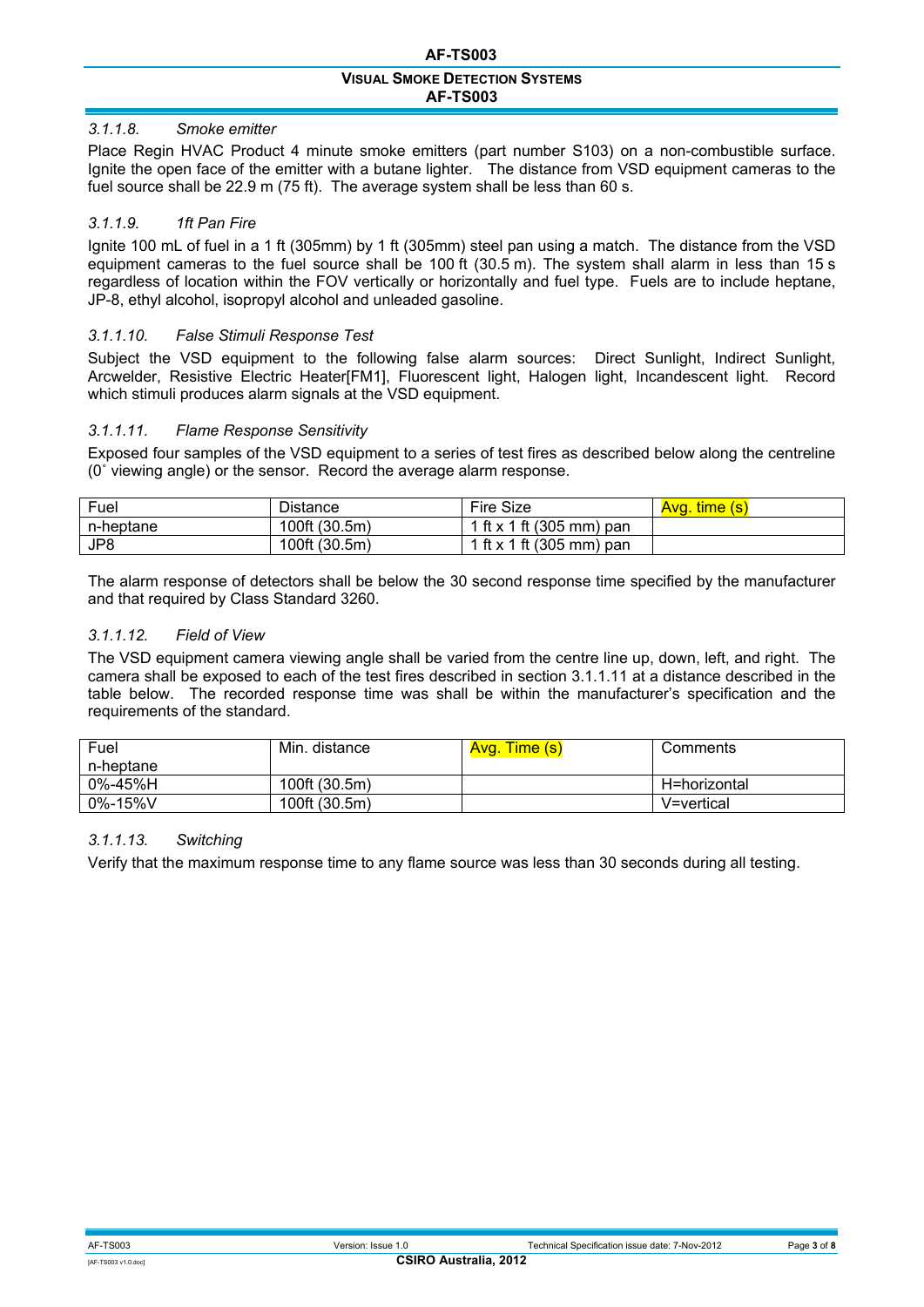### *3.1.2.* **Detection test set – Option 2**

### *3.1.2.1. Smoke response tests - Indoor*

VSD systems shall reliably respond to at least one of the following conventional indoor fire tests using industry standard smoke generating sources in accordance with the October 2001 Addendum to FM Approval Standard 3230.

- i. Paper Test For this test, shredded newspaper are to be burned as described in Test A\*. Fuel loads can be varied to match the smoke build up curves required. Document the VSD System's response to the test.
- ii. Wood Crib Test In this test, kiln dried fir strips, 154 x 16 x 19 mm are to be burned as described in Test B\*. Fuel loads can be varied from 18 to 14 individual pieces to match the smoke build-up curves required. Document the VSD System's response to the test.
- iii. Flammable liquid test In this test, a mixture of 25% toluene and 75% heptane are to be burned as described in Test C\*. Fuel loads can be varied from 100 to 50 ml to match the smoke build-up curves required. Document the VSD System's response to the test.
- iv. Smouldering test In this test, ponderosa pine sticks 7.62 by 2.54 by 1.9 mm are to be burned as described in Test E\*. Fuel loads can be varied from 10 to 7 individual pieces to match the smoke build-up curves required. Document the VSD System's response to the test.

\* Tests A,B, C, and E are described in October 2001 Addendum to FM Approval Standard 3230.

### *3.1.2.2. Smoke response tests - Outdoor*

Subject the VSD system to outdoor full scale smoke tests. For these tests, the performance based principles of FM Approval Standard 3260 are to be utilised to assist in quantifying the VSD's response. A rolling lab cart, equipped with double lined metal trays; one to hold the test fuel and another to hold water provided cooling as well as containment means is placed in view of the VSD. These tests are to be conducted during daytime and minimal wind conditions. The VSD System's response to each test condition outlined below shall be documented.

- i. Oil Soaked Rags Two 28 x 40 cm cotton shop rags are to be soaked in 10-30 motor oil and ignited while contained in a 929 cm<sup>2</sup> pan. Test for response to oil at 30.5 m (100 ft) from source, and at 61 m (200 ft) from source.
- ii. Diesel Fuel 200 mL of diesel fuel is to be ignited while contained in a 929 cm<sup>2</sup> pan. Test for response to Diesel at 30.5 m (100 ft) from source and at 61 m (200 ft) from source.
- iii. 90 wt Gear Oil 200 mL of 90 wt gear oil fuel is to be ignited while contained in a 929 cm<sup>2</sup> pan. Test for response to Gear Oil at 30.5 m (100 ft) from source and at 61 m (200 ft) from source.
- iv. Polypropylene A 6.35 mm layer of polypropylene pellets is to be ignited while contained in a 929 cm<sup>2</sup> pan. Test for response to Polypropylene at 30.5 m (100 ft) from source and at 61 m (200 ft) from source.

### **3.2. Commissioning test**

Commissioning tests for at least one (1) installed and operational VSD System shall be witnessed by CSIRO. Commissioning tests shall include tests for alarm operation and tests for rejection of non-fire phenomena (e.g. steam, exhaust fumes, etc.).

A commissioning test plan shall be prepared where the location and size of "test fires" (smoke sources) shall be selected by CSIRO and authorised by the submitting organisation.

The submitting organisation shall nominate whether alarm operation occurs and the time to alarm for each test in advance. Results of nominated performance and actual performance shall form part of the assessment.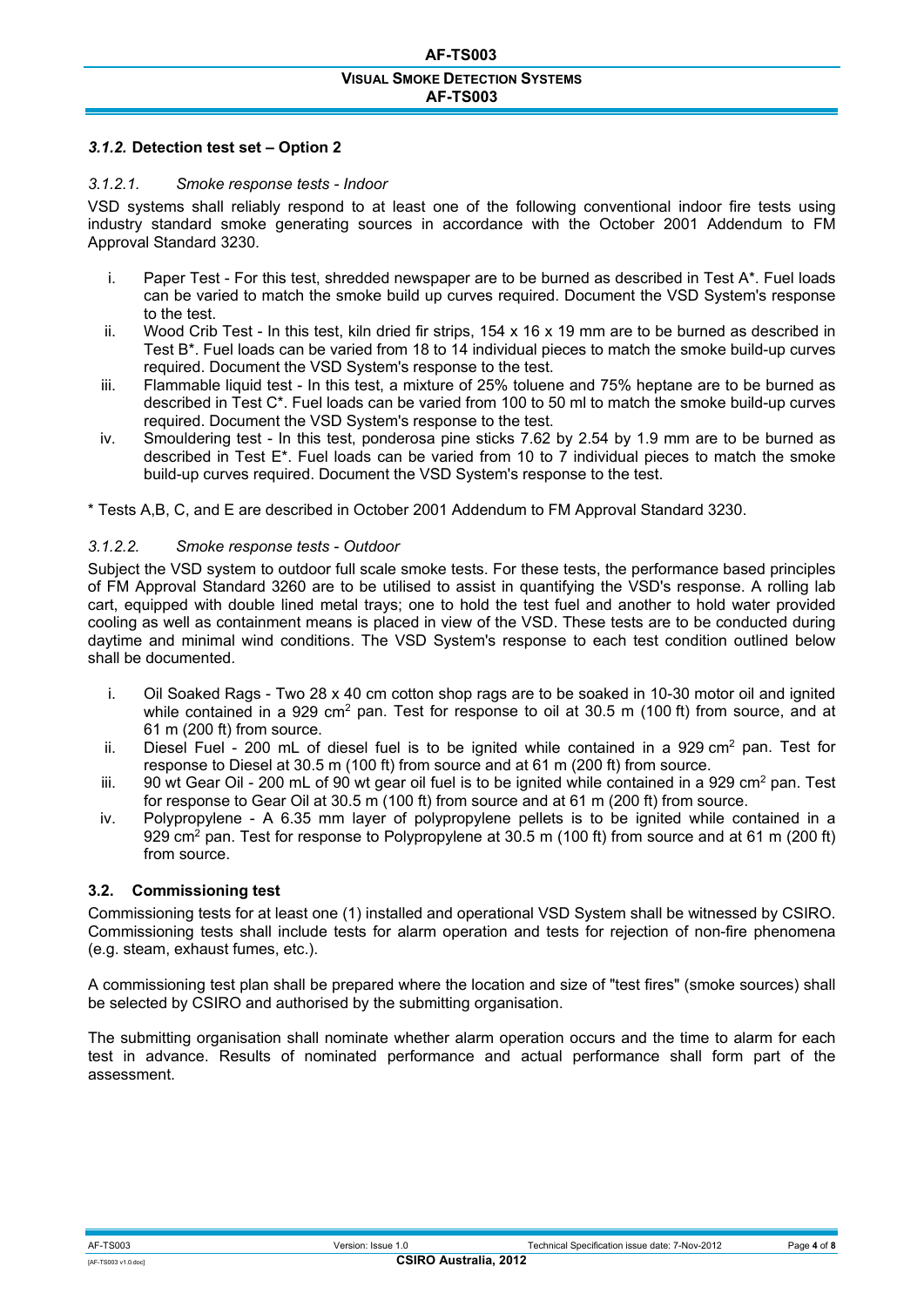### **AF-TS003**

#### **VISUAL SMOKE DETECTION SYSTEMS AF-TS003**

### **3.3. Functional requirements**

- i. Normal Operation The VSD system shall be tested to verify proper operation under normal conditions.
- ii. Fault Signals The VSD shall be capable of automatically transmitting fault signals when connected to fire alarm system control and indicating equipment (CIE). The VSD monitor shall also provide a visual indication of fault signals.
- iii. Alarm Signals The VSD shall be capable of automatically transmitting alarm signals when connected to fire alarm system CIE. The VSD monitor shall also provide a visual indication of alarm signals.

### **3.4. Circuit supervision**

Circuit supervision principles of AS 1670.1 are to be applied to VSD systems. Equipment shall meet the following circuit supervision requirements:

- i. The means of connection between VSD systems and CIE shall not permit disconnection of the VSD system without initiating a fault or alarm signal at the CIE.
- ii. Video Signal Cabling Where cables between each camera and the VSD controller form part of the automatic fire detection and alarm system, they shall be monitored for open and short circuit interruptions. A fault signal shall be generated when open or short circuit interruptions occur.
- iii. Connection to Power Sources Open or short circuit interruptions of camera power supply connections shall generate a fault signal.
- iv. Power Supply Supervision Interruption to power supply for the VSD system shall generate a fault signal.
- v. Additional supervision Features of VSD Fault signal shall be generated where the VSD includes additional conditions such as the following:
	- − loss of video signal
	- − attempting to make a virtual zone too small for proper operation
	- − camera view that is either too dark, too light or of insufficient contrast

### **3.5. Stability**

A VSD system comprising a controller and single camera shall be energised and tested to verify proper operation under normal, standby conditions. Continuous operation of these samples shall be monitored for 30 days in clean air (working office type); record any evidence of instability or false signals during that period.

### **3.6. Environmental tests**

At least one sample of each VSD system component type shall be tested in each of the following environments:

- i. Temperature of 0°C for a period of 4 hours.
- ii. Temperature of 49°C for a period of 4 hours.
- iii. Conditions of 38°C and 90% relative humidity for a period of 24 hours (Option A), or conditions of 90 $F\pm3/F$  (32 $^{\circ}$ C  $\pm$  2 $^{\circ}$ C) and relative humidity of 93%  $\pm$  2% for a period of 24 hours (Option B).

Equipment shall operate properly before, during and after exposure to each of these environments.

## **3.7. Voltage range**

Operation of the VSD system shall be monitored while the primary power source is supplied at minimum, nominal and maximum voltages. All VSD system components shall operate properly during this test without variation in system response.

## **3.8. Electrical safety**

VSD system components where the working voltage exceeds extra-low voltage (ELV) shall comply with appropriate electrical safety standards. Examples of appropriate evidence include an electrical safety test report and/or a certificate of suitability or conformity from an appropriate regulatory authority.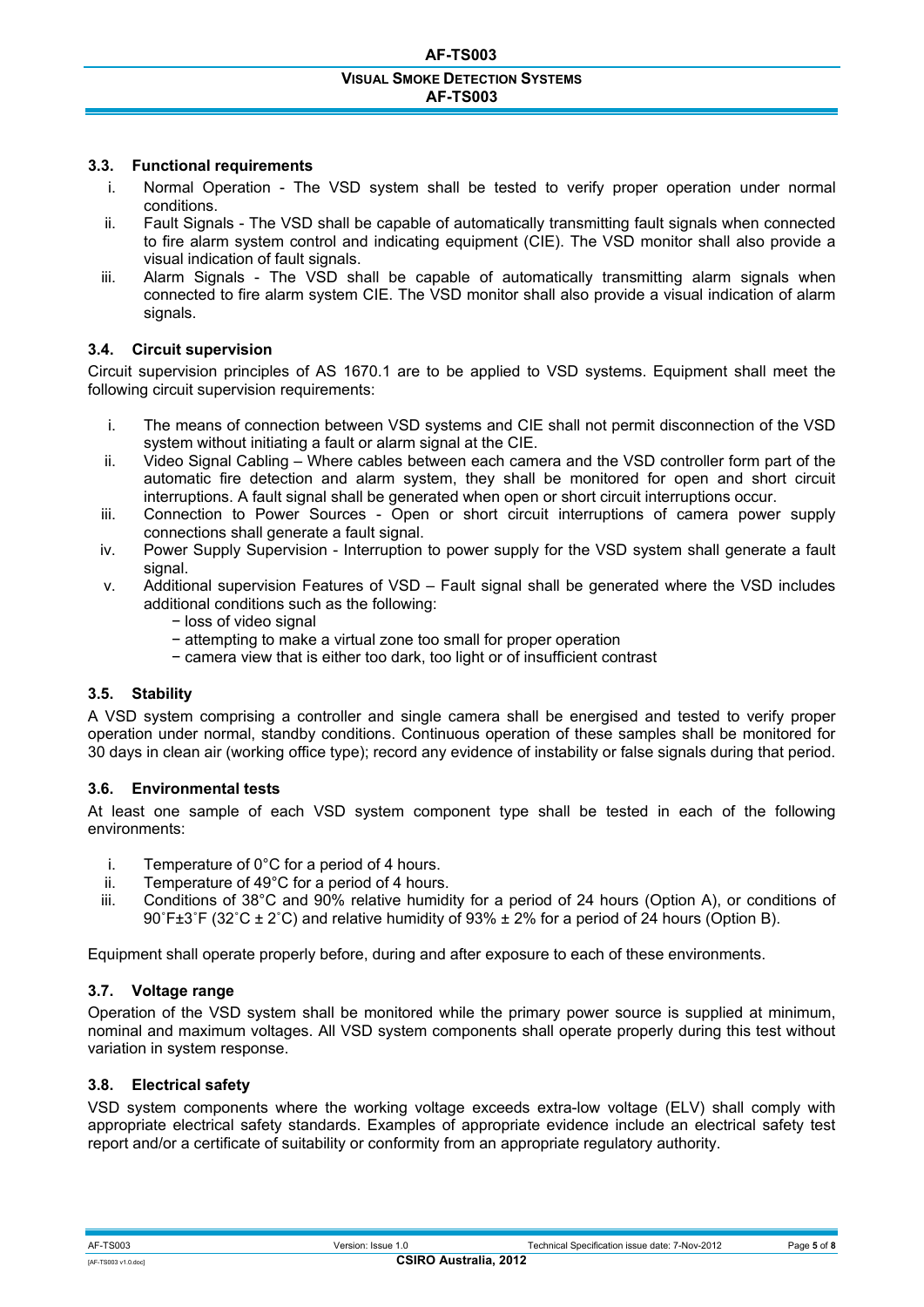## **3.9. Vibration Test**

The camera and its housing mounted in their normal position shall be subjected to a vibration test of 4 hours duration with a 0.5mm displacement at a frequency sweep of 10 to 30 Hz. The equipment shall operate properly during and after the vibration test. There shall be no loosening of parts or permanent deformation as a result of this test.

## **3.10. Name Plate Rating**

The maximum power supply load rating shall not be exceeded by the power supply requirements for VSD system components.

## **3.11. Extraneous Transients including RFI Protection (optional)**

One VSD equipment sample shall be subjected to extraneous transients from sources that are described below.

- a) Radio frequency transmissions with radiation power level equivalent to 20 V/m field strength in the 27 MHz, 150-174 MHz, 450-470 MHz, 850-870 MHz, and 900-920 MHz bands; one 30 s exposure at each frequency is required.
- b) A sequential arc (Jacob's ladder) generated between two 15 in. (0.4 m) long, No. 14AWG (2.1 mm) solid copper conductors attached rigidly in a vertical position to the output terminals of an oil burner ignition transformer or gas tube transformer rated 120 volts, 60 Hz primary; 10,000 V, 60 Hz, 23 mA secondary. The two wires are to be formed in a taper, starting with a 1/8 in. (3.2 mm) separation at the bottom (adjacent to the terminals) and extending to 1.25 in. (32 mm) at the top;
- c) Operation of an electric drill rated 120 V, 60 Hz, 2.5 A;
- d) Operation of a soldering gun rated 120 V, 60 Hz, 2.5 A; and
- e) Operation of a 6 in. (150 mm) diameter solenoid-type vibrating bell with no arc suppression and rated 24 Vdc.

The VSD equipment shall produce no false alarm or trouble signal in the presence of these extraneous transients, and it shall respond satisfactorily to the test fire source in the presence of the extraneous transients.

## **3.12. Surge transients (optional)**

One powered sample of the VSD equipment shall be subjected to transient waveforms having peak levels of 100, 500, 1000, 1500, and 2400 Vdc, as delivered into a 200 ohm load. Each circuit is subjected to a total of 60 pulses: (2 at each voltage, plus and minus) referenced to ground (40 pulses) and two at each voltage between each circuit lead (20 pulses). This test applies to all field wiring terminals that have a possibility of being subjected to line-induced voltage (i.e., initiating device circuits, power circuits, and remote/auxiliary connections). Exception: circuits specified to be 20 ft (6 m) or less in length and in conduit. The device shall be required to perform satisfactorily at the conclusion of the test, and it shall not exhibit any instability such as alarm signals and non-restoring fault signals during testing.

## **3.13. Durability (optional)**

One or more VSD equipment samples, shall be cycled through 500 power on/off cycles. Any detector susceptible to the wearing of parts (i.e. a mechanical relay) shall be cycled through 500 operate-reset functions under maximum rated load. The VSD equipment shall continue to operate and there shall be less than 10% shift in measured sensitivity based upon flame radiation distance at the conclusion of this test.

## **3.14. Stability (optional)**

One or more VSD equipment samples, adjusted to maximum sensitivity, shall be energized for normal standby operation in a clean air (working-office type) atmosphere for a period of at least 30 days. There shall be no false signal, nor any evidence of instability.

## **3.15. Marking**

The following information shall be clearly and indelibly marked on outside of the equipment enclosure:

- i. Manufacturer's name<br>ii. Model number
- Model number
- iii. Electrical ratings
- iv. Part number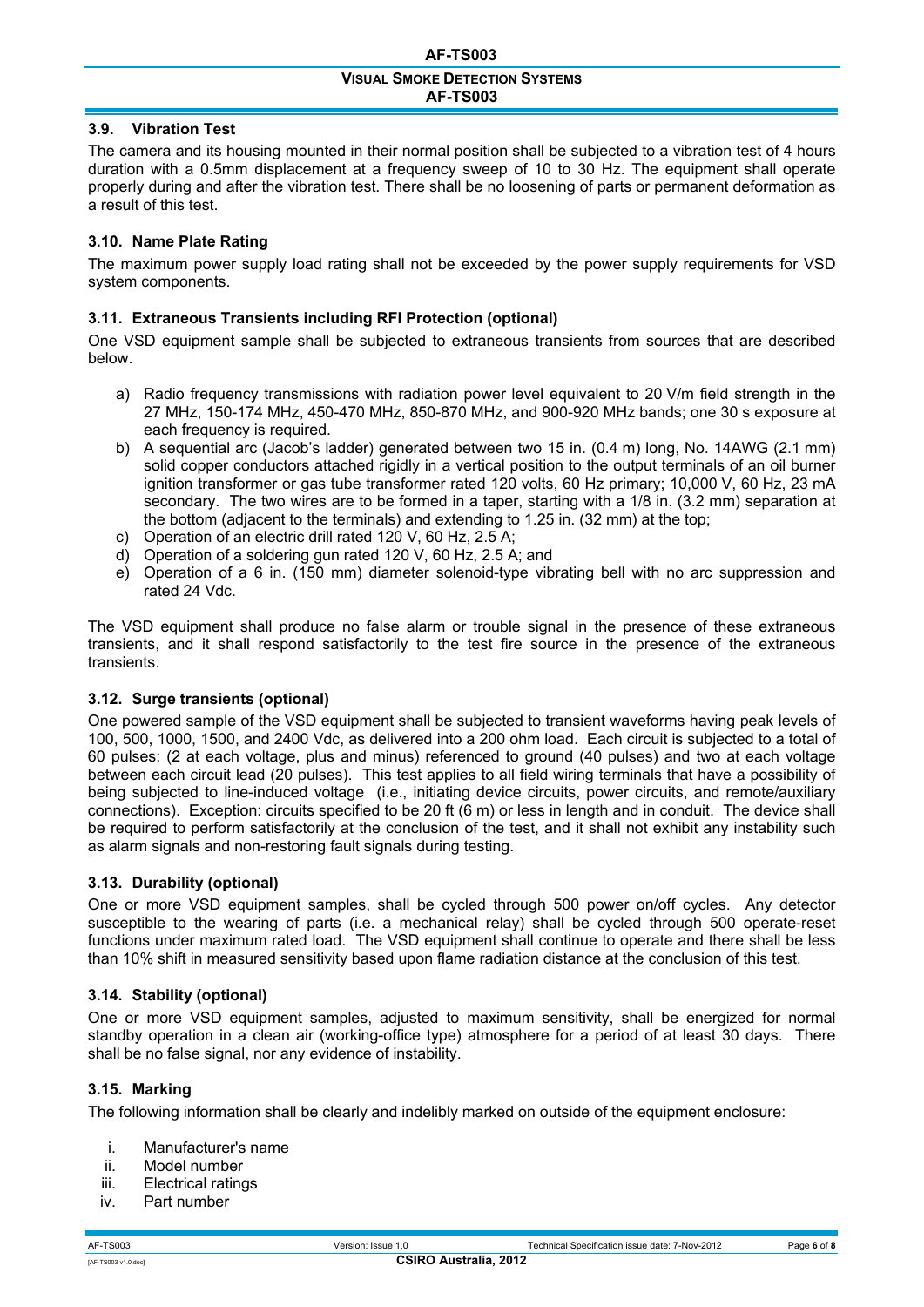# **4. SUBMISSION REQUIREMENTS**

### **4.1. Submission Documents**

The applicant shall supply a full sets of documentation for each VSD system variant proposed for assessment. Documents shall include listing/approval test reports (if any), drawings incorporating lists of all mechanical and electrical components, technical data sheets, electrical schematic diagrams, installation instructions, operating and maintenance instructions, and any sales literature. The electrical component lists shall specify the make and model of each component used in the VSD system. Alternatively, the electrical component lists shall include the listee's Part Number and description, and listee shall provide the performance specifications against which the components are procured. Changes to the components specifications are regarded as engineering changes, and shall notified to the evaluation agency prior to implementation.

## **4.2. Engineering Changes, and Model Designation**

The VSD system design variants to be assessed shall each be permanently labelled/marked with a unique and distinctive model designation, which shall be as agreed to be published in the ActivFire Register. The evaluation agency shall be promptly notified of any engineering change proposed to be made to the VSD system. Engineering changes shall be assessed by evaluation agency as to the affect on function, performance, reliability, or durability, of the equipment. The outcome of the evaluation agency's engineering change assessment shall determine whether appropriate modification of the model designation is necessary.

## **4.3. Reference Samples**

Sample of the VSD system (including each variant) shall be submitted, on request from the evaluation agency, for purposes of investigation and reference.

### **4.4. Evaluation Evidence**

Existing listing, approval or component-recognition, of VSD systems by recognised listing/approval agencies such as Underwriters Laboratories Inc. (USA), Underwriters Laboratories Canada, Factory Mutual Research Corporation (USA), Building Research Establishment Ltd (UK), will be given due consideration in the assessment process, providing test requirements are appropriate for Australian Conditions.

Proper documentary evidence of such listing, approval or component-recognition and testing shall be included in any submission for assessment. The minimum evidence required by CSIRO is the recognised agency's letter of confirmation of the listing/approval/component-recognition of the VSD system, a copy of the relevant investigation report, and a copy of the relevant follow-up/post-listing surveillance agreement. All submitted test reports shall contain a description of the equipment tested (including Model and unique identification), the test procedures used, the results of the tests, and the applicable pass/fail criteria.

### **4.5. Documentation Language**

All submitted documents shall be in English language. Document translations shall be in accurate "common use" technical English.

## **4.6. Assessment Criteria**

The VSD system shall comply with all engineering examination requirements of a recognised listing or approval agency. Claimed equipment ratings and performance shall be substantiated by the results of testing which has been conducted and reported in a manner acceptable to the evaluation agency.

### **4.7. Identification of VSD system under investigation**

Any VSD system assessed to this specification shall be uniquely defined. Documentation must include unique identification of:

- i. components, sub-components, assemblies, sub-assemblies,
- ii. software and firmware (especially version and version control),
- iii. operators manual,
- iv. Planning installation and commissioning manual,
- v. configuration data, and
- vi. any other information required to uniquely define the VSD system.